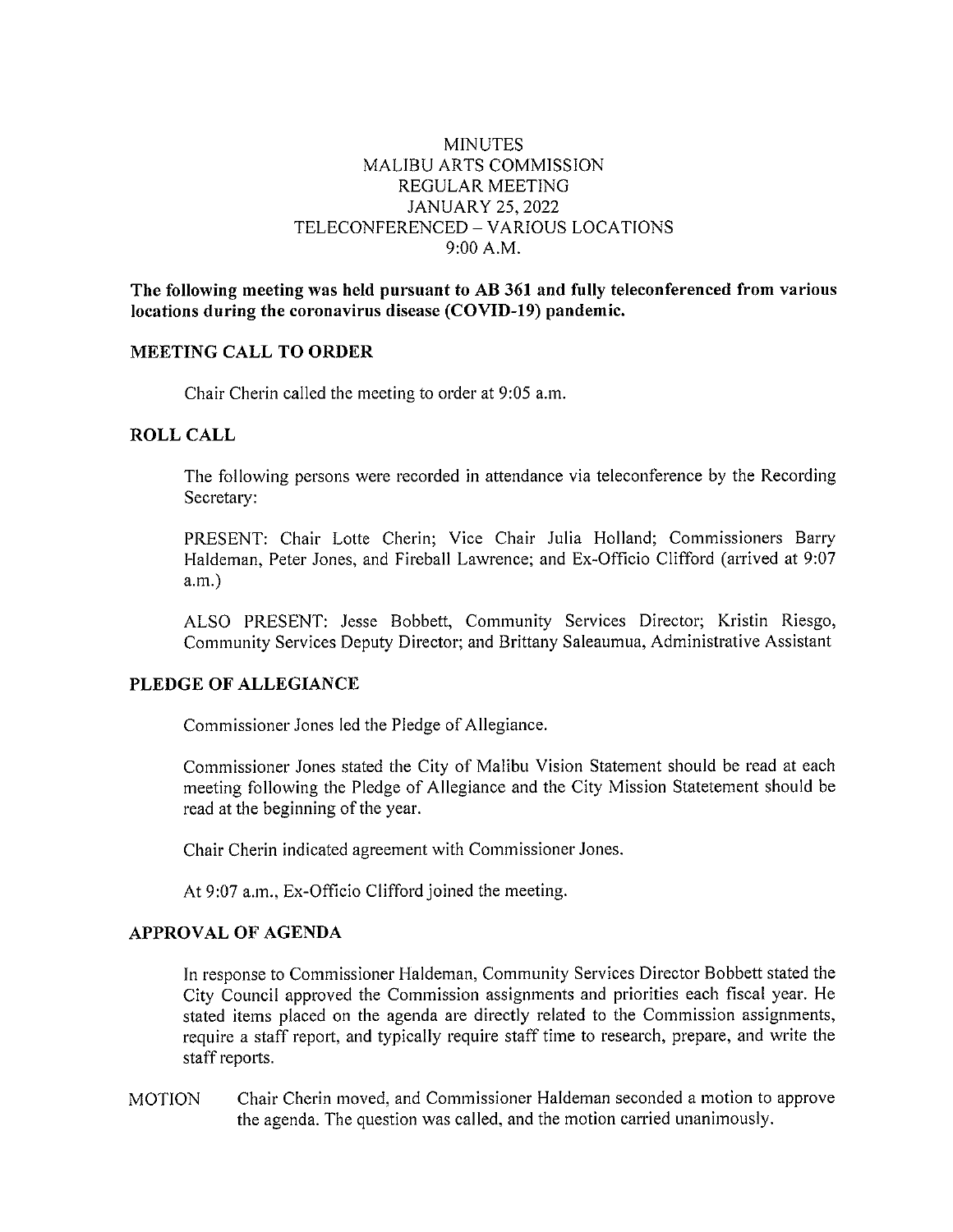## **REPORT ON POSTING OF AGENDA**

Administrative Assistant Saleaumua reported the agenda for the meeting was properly posted on January 20, 2022.

## **ITEM 1 CEREMONIAL/PRESENTATIONS**

None.

# **ITEM 2.A. PUBLIC COMMENTS**

None.

# **ITEM 2.B. COMMISSION AD HOC COMMITTEE REPORTS**

### I. Arts in Education

Community Services Deputy Director Riesgo stated Malibu Elementary School poetry workshops began on January 24, 2022, and additional workshops were planned for Webster Elementary School and Malibu High School in Spring 2022.

#### 2. Malibu Public Art Exhibitions

Commissioner Lawrence stated the art exhibition featuring Tom Fritz ended on January 20, 2022, and the artist sold several prints. He stated the Malibu Student Att Exhibition was scheduled in the Michael Landon Center at Malibu Bluffs Park from February to March 2022.

In response to Commissioner Jones, Community Services Deputy Director Riesgo stated the Commission would discuss Malibu City Hall improvements under Item No. 5.A.

In response to Ex-Officio Clifford, Commissioner Lawrence stated the Tom Fritz art exhibition could not be extended because the artist was showing at the Grand National Roadster Show in January 2022.

Commissioner Lawrence stated he filmed a video of the exhibition and interviewed Tom Fritz. He stated the video would be on Facebook, the Commission website, and the link would be e-mailed to Commissioners.

### 3. Business and Community Outreach

Commissioner Haldeman stated the Chamber of Commerce supported the Art and Business proposal, but insurance continued to be an issue.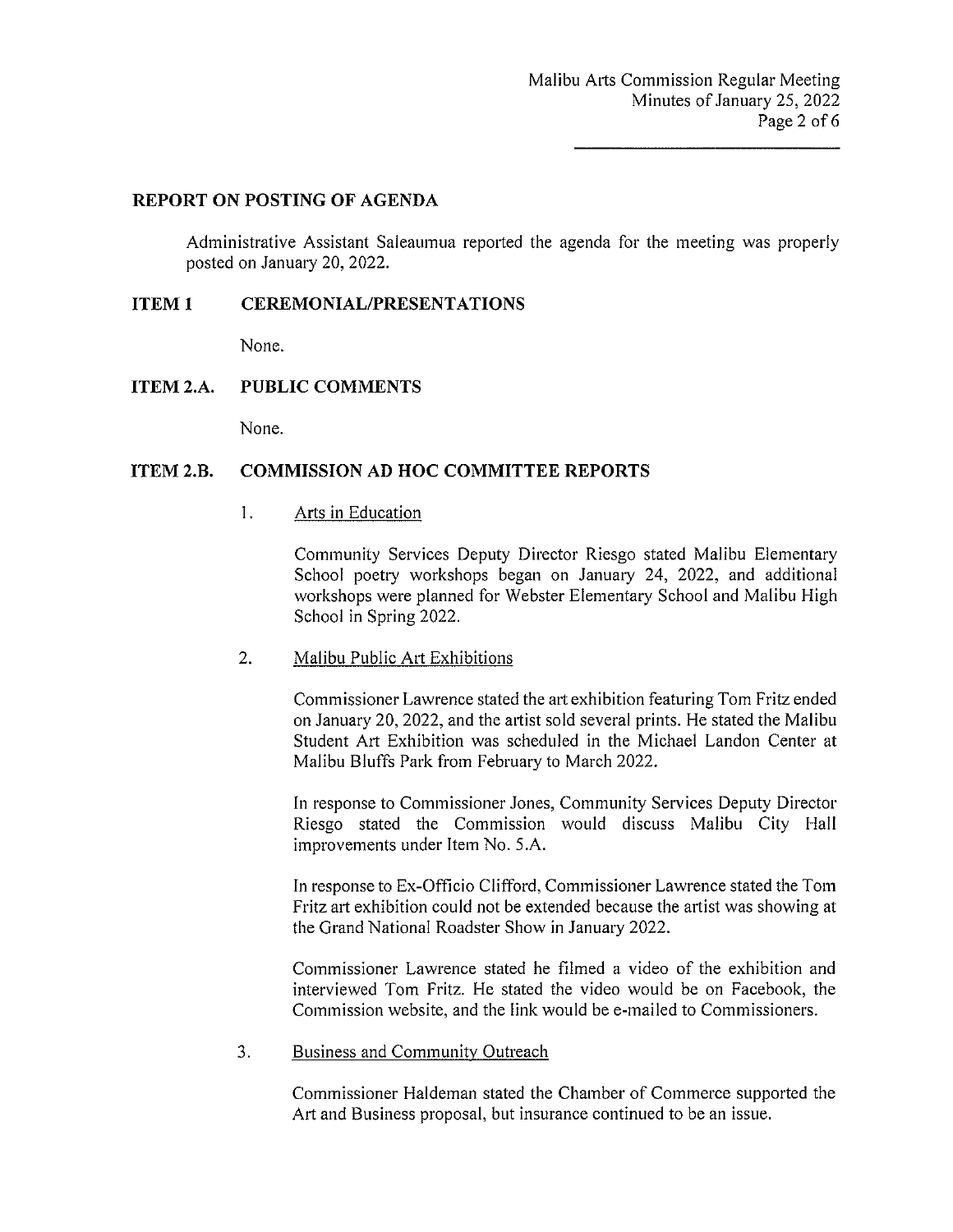John Johannessen stated the Commission should consider naming an art facility *Malibu Performing Arts Center*.

Commissioner Lawrence stated the term *performance arts* would encompass all art forms.

Commissioner Haldeman suggested discussing a performance arts center at the February 22, 2022 Regular meeting.

4. Social Media

Commissioner Lawrence stated he was working with staff to create social media content.

### **ITEM3 CONSENT CALENDAR**

**MOTION** Chair Cherin moved, and Commissioner Haldeman seconded a motion to approve the Consent Calendar. The question was called, and the motion carried unanimously.

The Consent Calendar consisted of the following items:

- A. Previously Discussed Items None.
- B. New Items
	- 1. Approval of Minutes

Recommended Action: Approve the minutes for the December 21, 2021 Malibu Arts Commission Special Meeting.

#### **ITEM4 OLD BUSINESS**

A. A Call 2 Peace

> Recommended Action: Review the request from Eduardo Del Signore, founder of A Call 2Peace Foundation, to collaborate on a concert benefitting Malibu-based charities.

Community Services Deputy Director Riesgo presented the report.

In response to Commissioner Jones, Community Services Deputy Director Riesgo stated the event would occur at Malibu City Hall.

In response to Commissioner Haldeman, Community Services Deputy Director Riesgo stated the concert date would be determined once City Hall reopened. She stated donations would be given to the non-profit agency, Arts Angels, which secures funding for Malibu High School arts programs.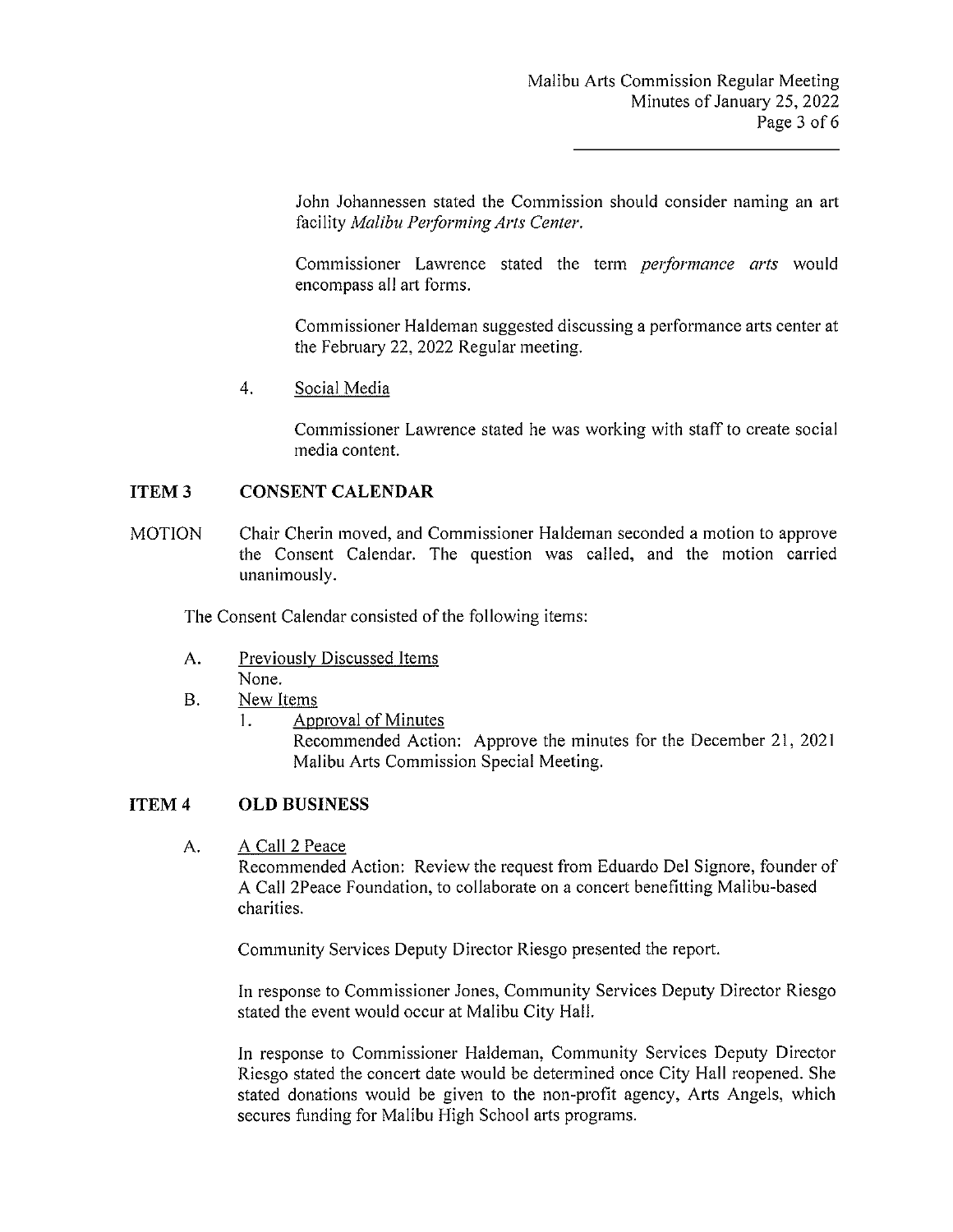Vice Chair Holland stated she supported the new proposal as it benefitted Malibu High School students.

Commissioner Lawrence stated a Commission sponsored event should benefit arts programming.

Commissioner Haldeman thanked Mr. Del Signore for his patience.

In response to Chair Cherin, Community Services Deputy Director Riesgo stated \$900.00 was included for musical program performers in the Malibu Arts budget.

- MOTION Chair Cherin moved, and Commissioner Lawrence seconded a motion to approve co-hosting a music concert with A Call 2Peace Foundation at Malibu City Hall. The question was called, and the motion carried unanimously.
	- B. City Hall Art Exhibitions

Recommended Action: Review and approve the changes to the Fiscal Year 2021- 2022 Malibu Public Art Exhibitions at Malibu City Hall.

Community Services Deputy Director Riesgo presented the report.

Commissioner Lawrence stated a photography exhibition would replace the previously scheduled Tony Dow art exhibition. He stated Tony Dow wanted to reschedule his exhibition when City Hall has reopened.

In response to Commissioner Jones, Commissioner Lawrence stated the photography exhibition theme was not determined.

In response to Community Services Deputy Director Riesgo, Commissioner Lawrence stated exhibiting artists would be selected by the Commission once a theme was determined.

In response to Chair Cherin, Commissioner Lawrence stated art exhibitions for Fiscal Year 2022-2023 had not been determined.

Chair Cherin suggested exhibiting artwork by Alexander Golitsyn. She stated Mr. Golitsyn received three Academy Awards for films, *Phantom of the Opera* being one of them, and multiple nominations.

Commissioner Lawrence stated the Commission should consider options for a solo show featuring Mr. Golitsyn or an exhibition featuring multiple artists' themed Hollywood art.

Ex-Officio Clifford stated Alan Roderick-Jones should be considered as a featured artist if the Commission moved forward with the Hollywood art theme.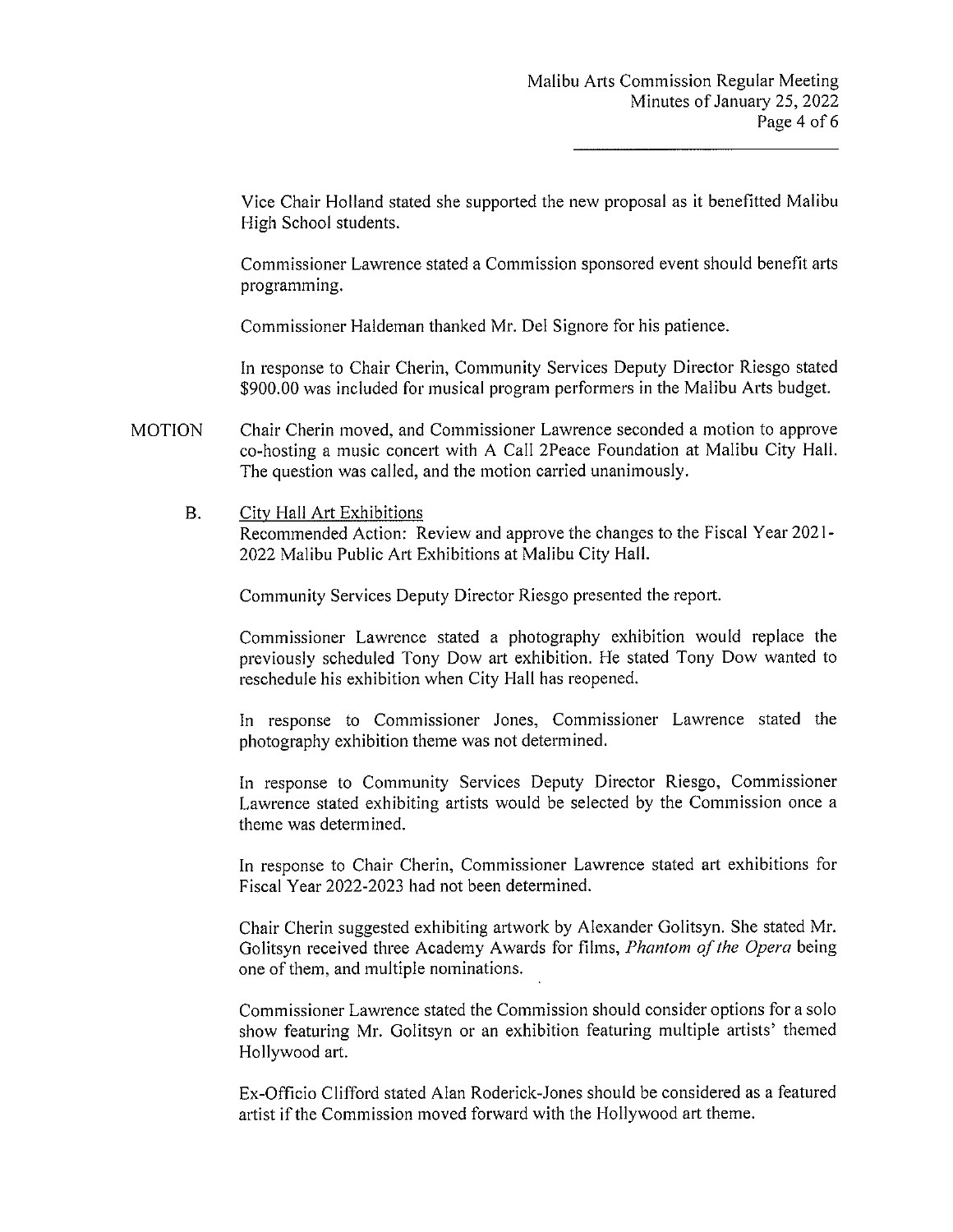Commissioner Jones stated the Commission should consider curating a Hollywoodthemed exhibition every one to two years.

Commissioner Lawrence indicated agreement with Commissioner Jones.

Chair Cherin requested adding an item to the February 22, 2022 Regular meeting agenda regarding a Hollywood-themed art exhibition.

**MOTION** Chair Cherin moved, and Vice Chair Holland seconded a motion to approve the changes to the Fiscal Year 2021-2022 Malibu Public Art Exhibitions at Malibu City Hall. The question was called, and the motion carried unanimously.

### **ITEM<sub>5</sub> NEW BUSINESS**

A. Malibu City Hall Improvements Recommended Action: I) Review improvements to the Malibu City Gallery; and 2) Provide feedback to staff.

Community Services Director Bobbett presented the report.

In response to Commissioner Haldeman, Community Services Director Bobbett confirmed Commission consensus was required to move forward with the improvement list and asked if the Commission wanted to include any additional items. He reminded the Commission that City Hall was a government building and City Council approval would be required for any facility improvements.

Commissioner Jones stated the top priority is lighting and fixtures, and other improvements, such as the flooring, hanging system, walls, and windows could be discussed after the lighting and fixtures were upgraded.

Ex-Officio Clifford indicated agreement with Commissioner Jones.

Commissioner Lawrence indicated agreement with Commissioner Jones.

CONSENSUS By Consensus, the Commission agreed that staff could begin the process to improve the lighting and fixtures.

At 10:26 a.m., Commissioner Jones left the meeting.

### **ITEM6 STAFF UPDATES**

Community Services Deputy Director Riesgo provided an update regarding Poet Laureate programs and department staff updates.

#### **ITEM7 COMMISSIONER REPORTS, COMMENTS AND INQUIRIES**